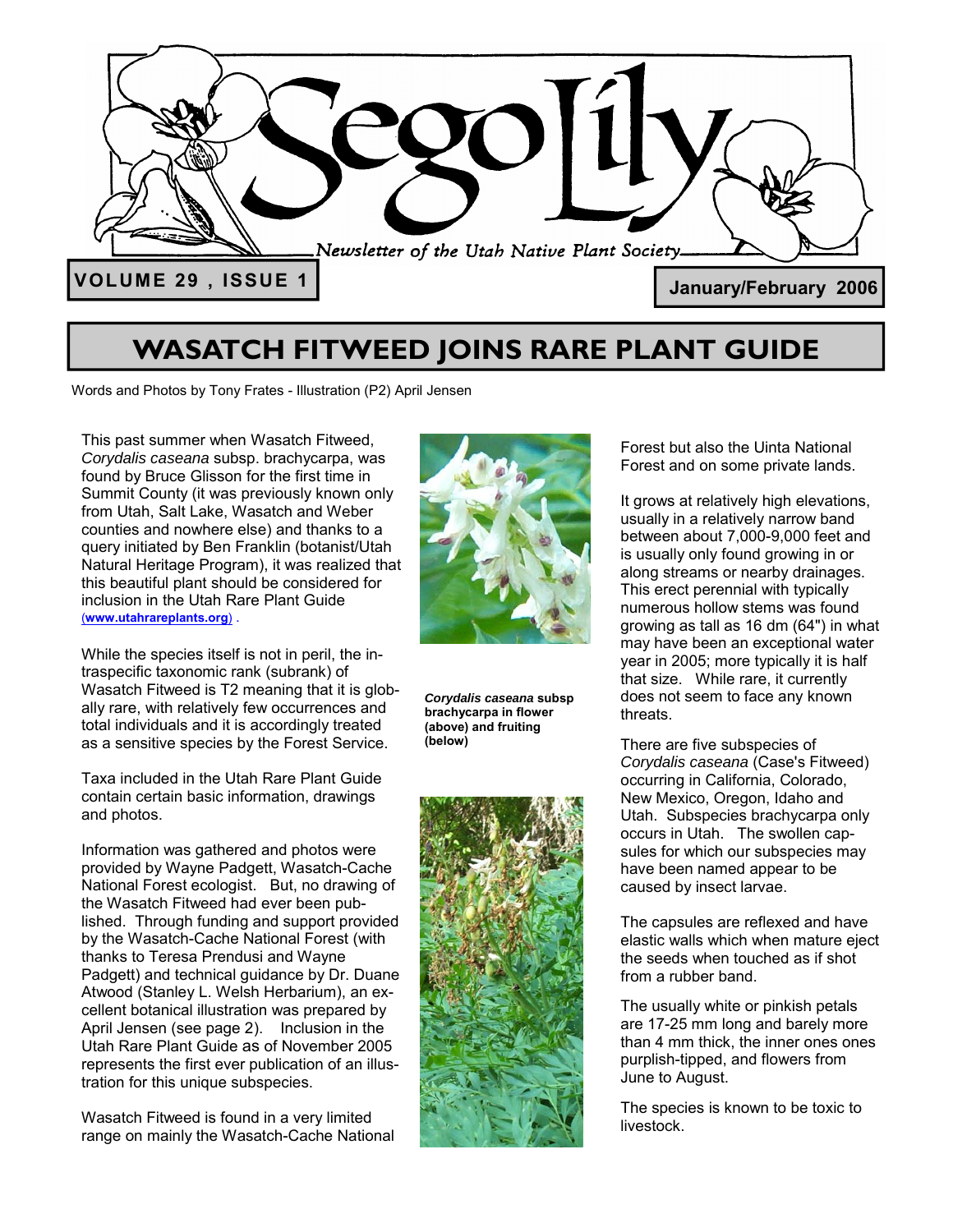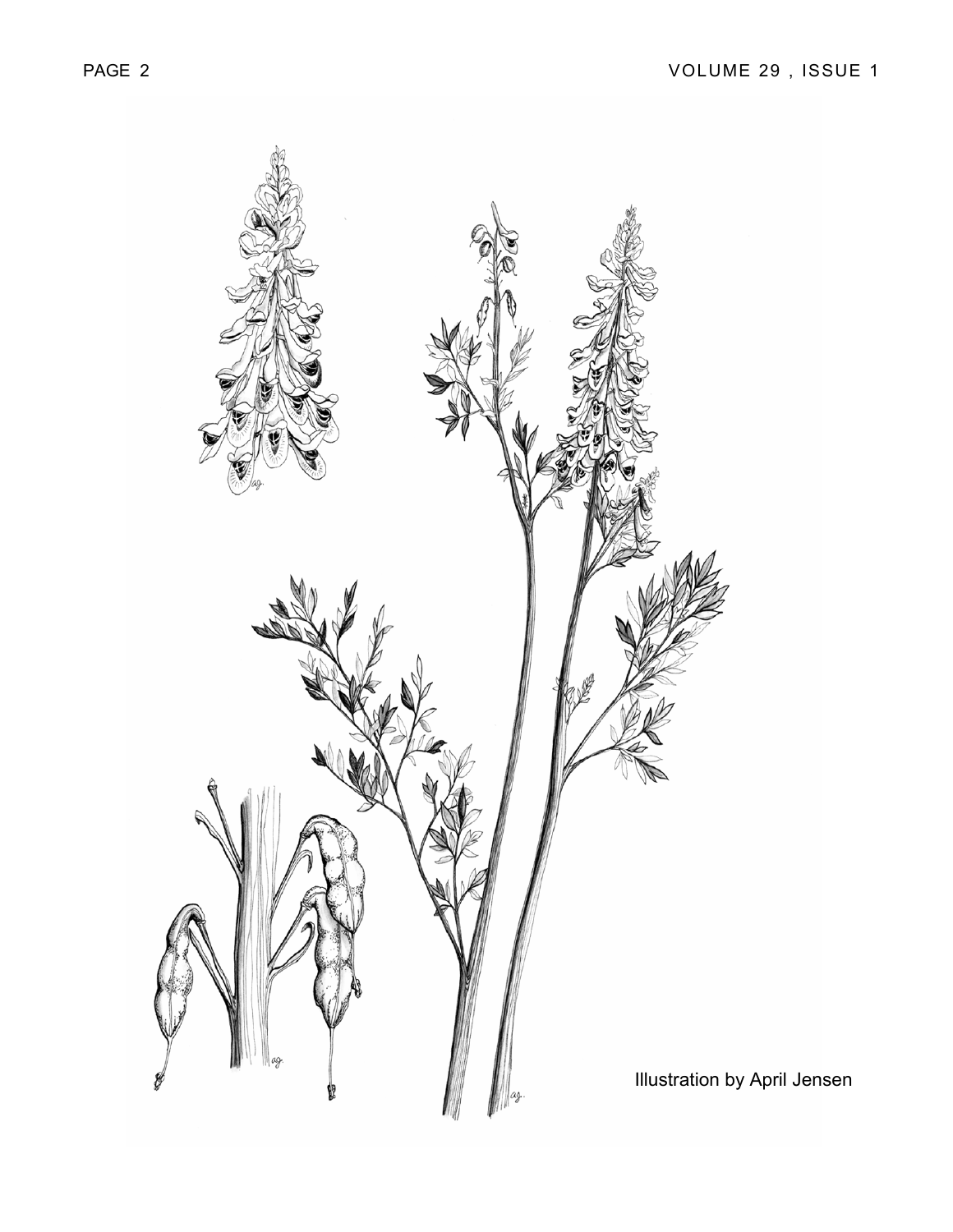# Jan/Feb 2006

| Intermountain Flora Vol 2 Pt B Book Review : $P5$   Events and Chapter News : P7 |
|----------------------------------------------------------------------------------|
|----------------------------------------------------------------------------------|

# **The Common Pincushion Cactus – Coryphantha vivipara**

Words & Photos by Jeff Mitchell

A rose by any other name may still be a rose, but a common pincushion cactus in Utah can be one of several different plants. The problem is really that of common names. They can represent several different species. If I say pincushion, a lot may depend on where I am. In Utah it could be *Pediocactus simpsonii*, *despainii*, or *winkleri*. It could be *Neolloydia johnsonii* or *Coryphantha missouriensis*. These are all considered pincushions because their spines resemble pins in a round cloth pincushion. Scientific names allow us to precisely identify which unique species we are dealing with.

According to my internet cactus forum, the genus *Coryphantha* has had part of it split off into *Escobaria*. But every time I use *Escobaria* in Utah, everybody goes huh? Taxonomists love to argue over names, but it is the same plant, and I will stick with *Coryphantha* since that name confuses no one. This short treatise is about *Coryphantha vivipera var arizonica*.



*Coryphantha vivipara* **in Flower** 

In Utah, we have three varieties, Variety *desertii* is found down in Washington County, and variety *vivipara* is found in the Uinta basin. Variety *arizonica* is the one most people will run into. My first exposure to this cactus was in the wash that leads up to Marjum Pass from the west in the House Range, west of Delta. It was on a wash bank about to collapse and get washed away, so I dug it up and took it home.

I planted it in a little corner where my garage meets the house facing southeast. It gets around 5 to 7 hours of sun a day during the summer and appears to do very well. It started with 12 stems which indicates an old plant, probably around 10-15 years old. I've had it for eight years now, and it has added a couple more stems. I have a bias in favor of this plant on the account that it was the cactus that got me started. And just because it is common does not make it any less beautiful.

The common pincushion is probably the second easiest cactus to grow in northern Utah after *Opuntia polycantha*, the plains prickly pear. There is some dispute about that, as I have found at least one website that claims it is very susceptible to root rot. I'm not sure what their problem is, but they grow great in Utah in mineral soil mix. It takes four years to mature enough to flower when watered once a week during the spring and summer.

The genus name *Coryphantha* is from the Greek for "top flowering". So much for Latin names eh? The flowers are pink magenta about an inch across, with some showing two tones a very light pink at the bottom of the flower changing to light magenta halfway to the top. Each stem will have two to six flowers opening over a period of two or three weeks beginning in May. This looks outstanding on a large cluster.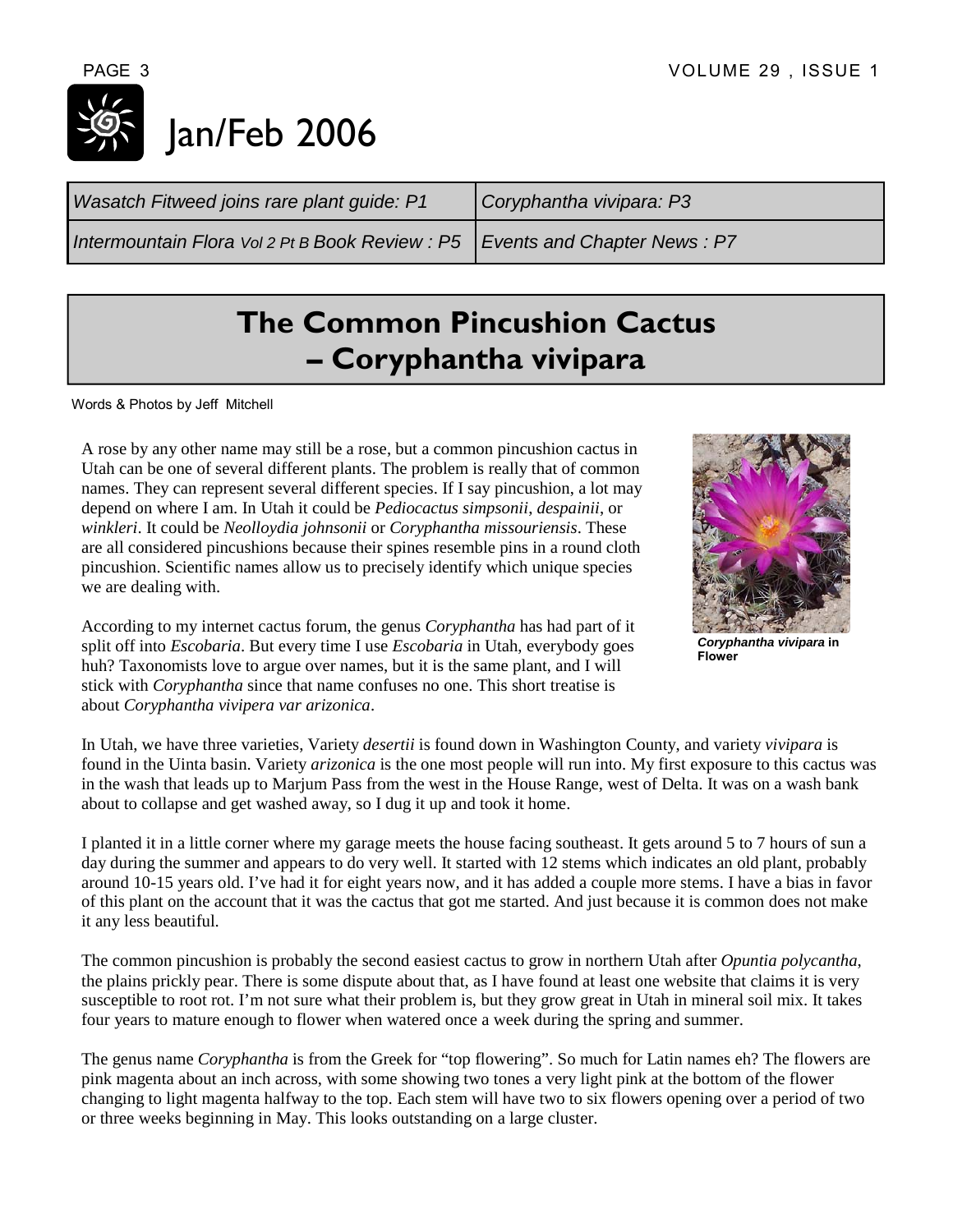By August, pollinated flowers develop large pods which slowly turn from green to reddish. In cultivation, pods can be as much as five times larger than pods in the wild. The pods are on the fleshy side i.e. they don't dry out when the seeds are ripe like *Sclerocacti* (fishhook cacti) or several kinds of *Opuntias* (prickly pears and chollas). As long as they are on the plant they stay juicy for several months.

There is regional variation in spine color. The pincushions in Cedar City have dark brown spines, and the ones on the south side of the Aquarius Plateau and those in the west desert are whiter. There is one very similar looking species in *Pediocactus simpsonii*. The *Pediocactus simpsonii* has slightly curved central spines (the ones sticking out away from the plant) and the pincushion has straight spines and each aereole on a pincushion has a groove on the upper part which extends from the tip of the aereole all the way to the aereole base in very mature plants. In the spring, the flower comes out of this groove in the new season's aereoles.

As the plant gets older, and if it is getting enough water, it will start to cluster by putting out offshoots called pups. I have seen clusters with as many as 20 stems. The cultivation of this plant is rather simple. You can propagate by seed or by cuttings. The seeds germinate readily and grow well in normal top soil. I germinate mine indoors under cool white fluorescent lights that are on 24/7, and water once every three or four days. They mostly sprout in three to seven days, with a few laggards sprouting over the next month.

I've grown them from cuttings on two occasions. The first was when a young relative brought me an almost dead specimen which was hollow and had been completely eaten out on the inside. It had one tiny scraggly root coming down from one side of this hollow plant. I packed the inside with sand (to keep well drained), and planted it in a pot.

The growing point was damaged and had died, so when it started growing again, it put out lots of pups. The pups being too crowded, I thinned them out by cutting half of them off. I then set them out to dry for a couple days while the cut calloused over. The callous is important because it provides a seal against fungus when you place it in the soil to root. Then these pups were set barely into the soil, with the cut barely stuck into the soil. They then sent out roots and they grew rather well.

The second instance was from a crested pincushion I found in the Confusion Range of the west desert. A crest is when the plant grows from a line rather than the normal growing point. As it gets bigger and bigger, it grows into a 'U' shape, then starts trying to look like a little spiny brain. I cut the crested plant into nine pieces, allowed them to callous over, and planted them. Now I have around eight plants that look like the original. One rotted out and died. For some reason the crested plant has never bloomed, the growing line has never produced flowers buds.



**rice grass** 

Those grown from seed have a juvenile form. There are no centrals sticking straight out. All the spines lay flat on the plant and you can touch the plant without getting poked. When children ask if they can touch the cacti, we let them do so on the juvenile pincushions since those won't hurt them. Around the third year one or two centrals start sticking out and by year five all the centrals are in their maximum defensive posture.

The common pincushion is a great starter plant to get experience with cactus. It is pretty hard to kill unless you over water it, has great flowers and will last a long, long time. This is a great plant for any xeriscape and will offer many years of enjoyment. *Coryphantha vivipara* **growing vigorously alongside Indian**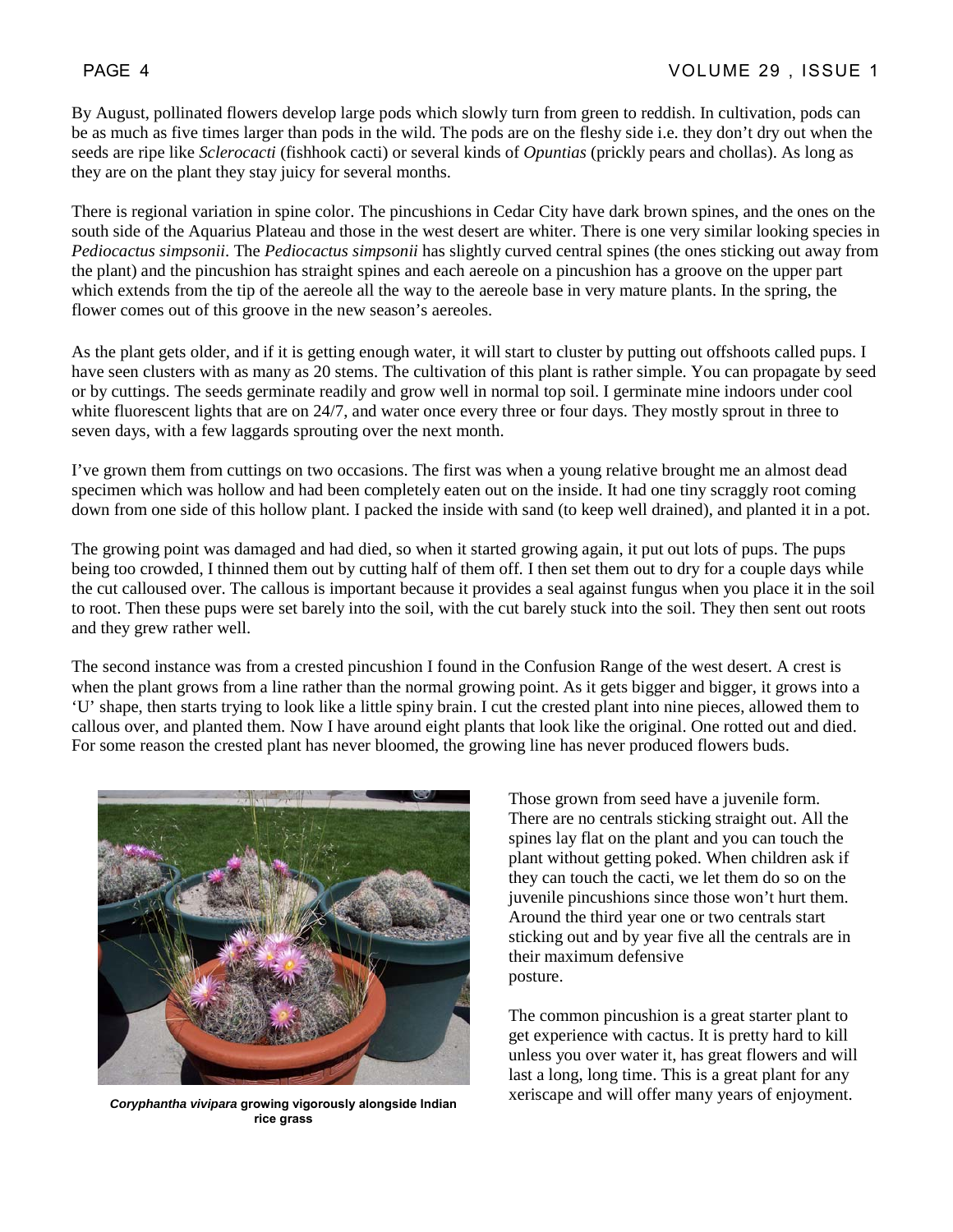## **Intermountain Flora, Vascular Plants of the Intermountain West, U.S.A. Volume Two, Part B, Subclass Dilleniidae**.

By Noel H. Holmgren, Patricia K. Holmgren, and Arthur Cronquist. 2005. The New York Botanical Garden, Bronx, NY. 488 pp. \$100.00

Review by Walter Fertig

Over four decades in the making, the *Intermountain Flora* moved one step closer to completion with the publication of the seventh volume in the eight part series in June 2005. The newest edition (Volume 2 Part B) covers 17 families and 9 orders in the dicot subclass Dilleniidae of Arthur Cronquist's integrated system of vascular plant classification. Members of the Dilleniidae are united by a suite of somewhat arcane morphological traits (such as the presence of numerous stamens with those at the center of the flower maturing first and syncarpous ovules with parietal placentation), but were considered by Cronquist to represent a natural group that evolved independently of other major dicot subclasses (Rosidae, Caryophyllidae, and Hamamelidae) from the ancestral *Magnoliidae* (magnolia-buttercup group). The Dilleniidae include several of the more notoriously difficult vascular plant families in the western US, such as the mustards (*Brassicaceae* or *Cruciferae*), willows (*Salicaceae*), and blazing-stars/stickleafs (*Loasaceae*).

The Intermountain Flora project was originally conceived in the 1940s by Bassett Maguire, Arthur Holmgren, and Arthur Cronquist of Utah State University and The New York Botanical Garden. Their goal was to produce a multi-volume, illustrated treatment of the flora of the Great Basin and northern Colorado Plateau (covering all of Utah, most of Nevada, and portions of SE Oregon, S Idaho, E California, N Arizona, and SW Wyoming) comparable in scope to the 5 volume *Vascular Plants of the Pacific Northwest* and 3 volume *New Britton and Brown Illustrated Flora of the Northeastern United States*. Work on the flora began in earnest in the 1960s, leading to publication of the first volume (describing the physiography, plant geography, and botanical history of the region, as well as ferns and gymnosperms) in 1972. Subsequent volumes covering monocots, *Asteridae*, *Fabaceae*, *Asteraceae*, and *Rosidae* have appeared approximately every 3-7 years. Over much of the last three decades the work has been spearheaded by Noel and Patricia Holmgren of the New York Botanical Garden, along with their collaborators James Reveal and the now deceased Arthur Holmgren, Arthur Cronquist, and Rupert Barneby.

As with the previous 6 volumes in the series, Volume 2B contains detailed taxonomic keys, full species descriptions, and faithfully rendered black-and-white drawings that highlight the most significant diagnostic features of each species. Several talented botanical illustrators have contributed to the series, including Jeanne Janish (famous for her illustrations in *Vascular Plants of the Pacific Northwest* and numerous books on southwestern wildflowers), Bobbi Angell, Robin Jess, and Laura Vogel. The availability of quality technical illustrations is invaluable, particularly for workers in the field or without ready access to herbarium material.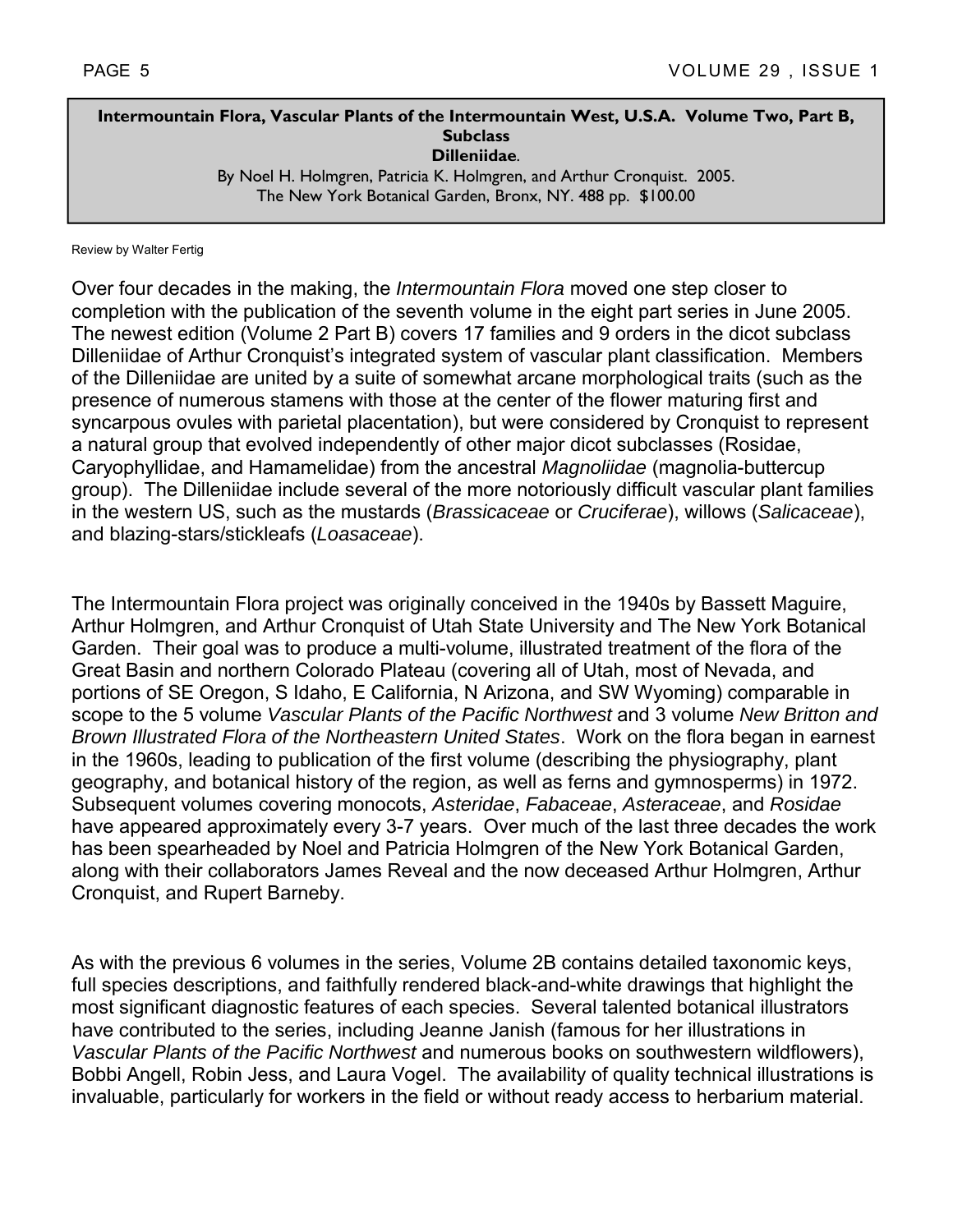The drawings in Volume 2B are especially helpful in differentiating tricky species pairs in *Mentzelia* and for a number of the mustard genera. In addition, the illustrations are often objects of great beauty, and the *Flora* could just as easily be marketed to aficionados of fine botanical art as to taxonomists. The latest volume of the *Intermountain Flora* is, in my opinion, the most handsome yet in terms of quality of illustrations, layout, and design.

Although loyal to Cronquist's vision of the Dilleniidae group, the authors of Volume 2B do a good job of discussing and referencing recent research in plant systematics that is reshaping long-held taxonomic concepts. Taxonomy is currently in a period of flux in which numerous (and often contradictory) alternative treatments of traditional groups are being proposed based on genetic and cladistic studies. While it may be decades before all the smoke clears and a new consensus is reached, the Holmgrens have made a number of changes at the genus and family level that may cause some consternation to those who prefer their taxonomy to remain static.

The most noteworthy changes have occurred in the mustard family, with the dismemberment of *Arabis* (with all species except *Arabis hirsuta* and *A. nuttallii* moving to *Boechera*  and *Turritis*), the merger of *Lesquerella* and *Physaria*, and transfer of selected species to the new or resurrected genera *Cusickiella, Dimorphocarpa, Hornungia, Noccaea, Sinapis*, and *Transberingia.* At the family level, the Caper family (Capparaceae) has been split in two, with all the intermountain species moving to the newly elevated Cleomaceae. Many other minor changes have occurred at the species and variety levels, mostly involving reshuffling of taxa within *Boechera, Descurainia, Draba, Mentzelia, Populus, Primula, Salix, Stanleya,* and *Viola.* 

Several new species have been reported for Utah in Volume 2B of the *Intermountain Flora*. Several represent new weed species for the state (*Alyssum murale* and *Hypericum perforatum*), while others are range extensions (*Draba paysonii* var. *treleasii, Lepidium ramosissimum, Mentzelia decapetala, Phoenicaulis cheiranthoides, Salix eastwoodiae, Salix melanopsis,* and *Subularia aquatica*). At least two taxa have been newly described or resurrected: *Boechera glareosa*, endemic to the Uinta Basin near Jensen, Utah and Dinosaur, Colorado and *Erysimum capitatum* var. *nivale* endemic to the Uinta, Wasatch, and La Sal mountains of Utah and adjacent Colorado. In all, this volume covers 315 Utah species, or about 11% of the entire state flora.

Volume 2B is a necessary addition to the library of all serious professional and amateur botanists in Utah. A large percentage of the species covered in this volume are not well illustrated or described in other regional floras (especially the *Brassicaceae* and *Loasaceae*). Likewise, the keys and species descriptions provide a nice complement to other floras that cover Utah, especially Welsh, Atwood, Goodrich, and Higgins' definitive state reference *A Utah Flora*, *third edition* (2003). Purchase of this volume will only whet ones appetite for the appearance of the final book in the series (Volume 2A covering the *Magnoliidae, Hamamelidae,* and *Caryophyllidae*), hopefully within a few short years.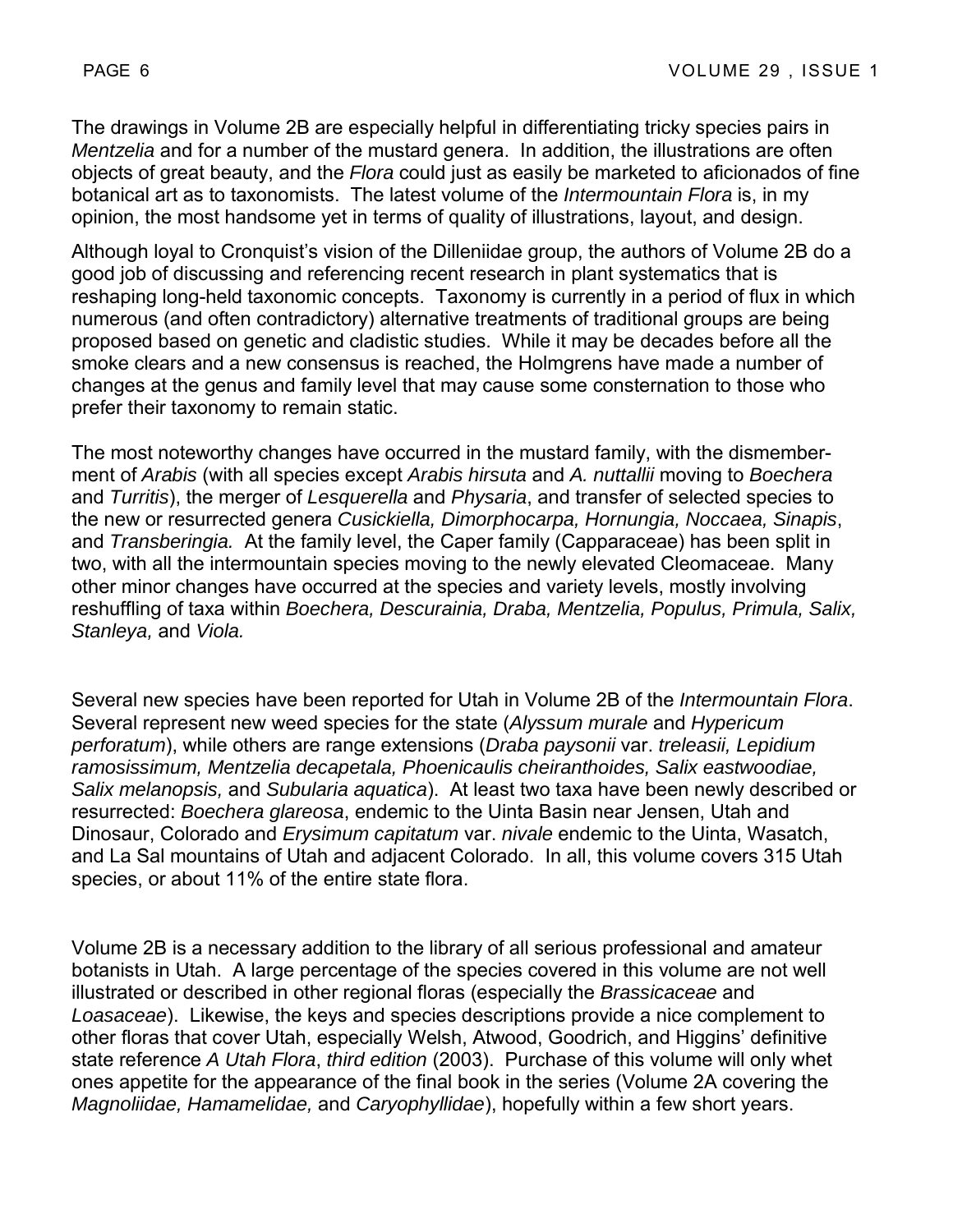# **Events and Chapter News**

## **Manzanita**

**January 2006 Meeting: <u>Monday</u>, January 9: Adding Color to Garden Design.**<br>The January speaker will be Allysia Angus, Landscape Architect/Planner at the Escalante office of the Grand Staircase-Escalante National Monument. The meeting will be held on a Monday instead of the normal Tuesday evening to accommodate those members who are participating in the Master Gardener's course this winter (see below). Allysia will discuss designing landscaping and gardens with an eye towards the color of flowers and foliage at different seasons of the year.

**2006 Master Gardener's Class**: A new session of the Master's Gardener's course will begin in January 2006, meeting on Tuesdays and Thursday nights.

For more information, contact Kathy Walls (jwalls@kanab.net) or Larry Baer (Baersden@kanab.net).

## **Salt Lake**

The Salt Lake Chapter elected Kipp Lee as President at the November monthly meeting. Kipp is also a UNPS board member. Bill Gray will serve as activity chair and assist in getting the chapter active.

The December 6th meeting was cancelled due to icy conditions in Salt Lake City. Kipp was to have unveiled his goals and plans for the chapter in the upcoming year, which include social activities, conservation projects, field trips, workshops, fund-raising, and better member involvement. He will now do this at our **January 3rd** meeting. **Therese Meyer**, long-term UNPS board member, will also speak about her ongoing project with the Utah DWR to select varieties of native plant seeds, and produce them in bulk for rangelands restoration. Meetings are held at the Sweet Library (9th Ave and 'F' St, SLC) at 7:00 pm, first Tuesday of each month.

Sandra Bray's "**Mystery Plant**" website now has over 50 photos posted <**http://www.rootcellar.us/unps**>. Submit photos of UFOs (unidentified flowering objects) to **glbray@comcast.net** or browse the photos to test your plant i.d. skills. Sandra or Bill Gray will post comments, then the answer (if possible) after a few days.

## **Utah Valley**

On Friday, November 18<sup>th</sup> the Utah County Chapter of the Utah Native Plant Society met for a potluck and lecture. The food was delicious. After eating, Robert Fitts of the Utah Natural Heritage Program gave a presentation on the Utah Natural Heritage Program (UNHP) for plants. Plants are given a local and global ranking based on their rareness. This rareness is determined from plant data obtained from herbarium records and site surveys. Maps are created from this data with differing buffers depending on the accuracy of the data. For example an historical record might be mapped to a section or canyon, but current occurrences are GPS points. Large scale maps of plant locations are available to the public on the Utah Division of Wildlife webpage at http://dwrcdc.nr.utah.gov/ucdc/.

The next potluck and lecture will be on Friday, February  $17<sup>th</sup>$ . The potluck begins at 6:00 pm, and the lecture is at 7:00 pm. No speaker has been chosen yet, so watch the website http://www.unps.org under Chapters, Utah Valley for more details.